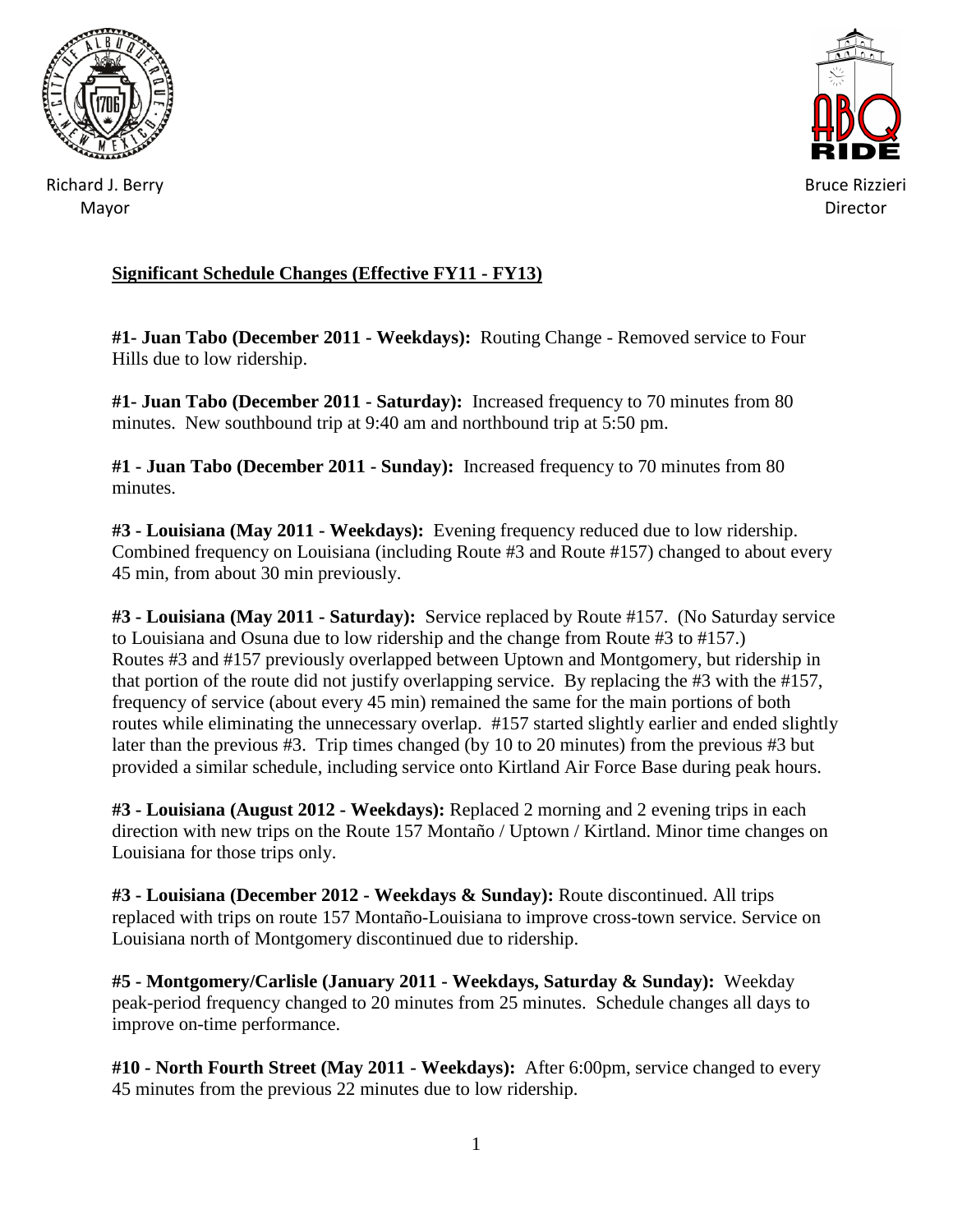**#31 - Wyoming (May 2011 - Weekdays):** The last trip in each direction discontinued due to low ridership.

**#50 - Airport - Downtown (December 2011 - Saturday):** Increased frequency to 60 minutes from 70 minutes.

**#53 - Isleta (December 2011 - Saturday):** First northbound and first two southbound trips eliminated due to low ridership.

**#54 - Bridge – Westgate (May 2011 - Weekdays):** The eastbound trips at 7:33pm and 9:00pm discontinued due to low ridership.

**#54 - Bridge – Westgate (May 2011 - Saturday):** The westbound trip at 6:00am discontinued due to low ridership.

**#92 - Taylor Ranch Express (December 2011 - Weekdays):** Route extended to CNM (University & Basehart).

**#96 - Crosstown Express (January 2011 - Weekdays):** Route extended to Southern & Unser in Rio Rancho, with service along Golf Course, Cabezon & Unser.

**#155 - Coors (January 2011 - Weekdays):** Peak-period route extended to Southern & Unser in Rio Rancho, with service along Ellison, McMahon & Unser.

**#157 - Louisiana - Montaño (May 2011 - Saturday):** The route was extended to serve San Pedro & Gibson replacing Route #3 service. Routes #3 and #157 previously overlapped between Uptown and Montgomery, but ridership in that portion of the route did not justify overlapping service. By replacing the #3 with the #157, frequency of service (about every 45 min) remained the same for the main portions of both routes while eliminating the unnecessary overlap. #157 started slightly earlier and ended slightly later than the previous #3. Trip times changed (by 10 to 20 minutes) from the previous #3 but provided a similar schedule, including service onto Kirtland Air Force Base during peak hours.

**#157 - Montaño/Uptown/Kirtland (August 2012 - Weekdays):** Increased frequency from every 40 minutes to every 20 minutes during peak periods by changing 2 morning and 2 evening Route 3 trips to Route 157 trips.

**#157 - Montaño-Louisiana-Uptown-NW Transit Center (December 2012 - Weekdays):**  Increased frequency from every 40 minutes to every 20 minutes to replace all Route 3 trips.

**#157 - Montaño-Louisiana-Uptown-NW Transit Center (December 2012 - Sundays):** New all-day service replacing Route 3 trips every 45 - 50 minutes.